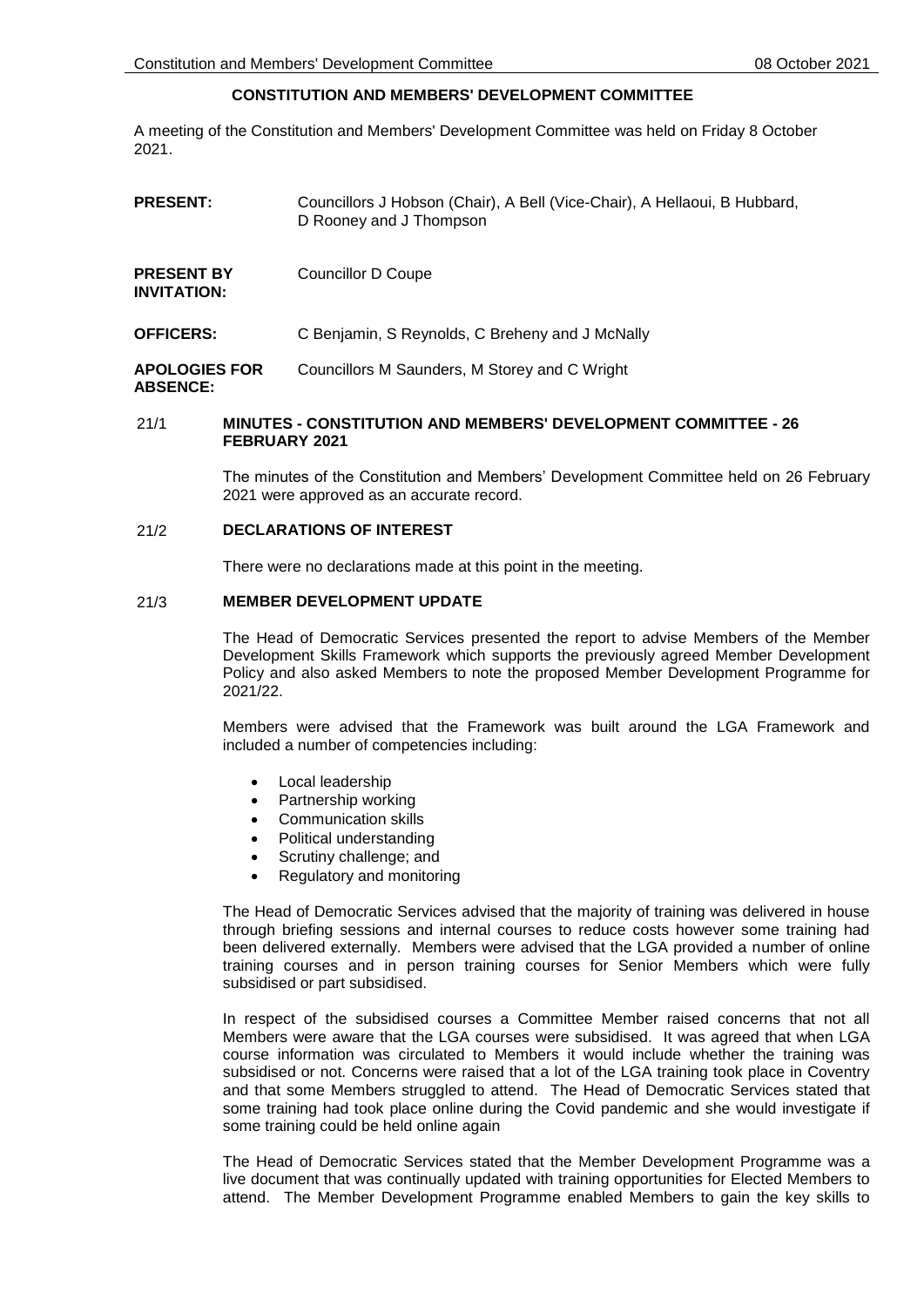enable them to fulfil their role.

Reference was made to the online Teams training that Members had undertaken through the Middlesbrough Learns Platform and whether future training would be made available to Members using this platform. The Head of Democratic Services advised that work was being undertaken with Organisational Development to provide a Members area where training and training materials could be accessed.

Members were asked to note the Member Development Skills Framework and proposed Member Development Programme for 2021/22.

#### **AGREED** as follows:-

- a) That Members note the Member Development Skills Framework and proposed Member Development Programme for 2021/22
- b) That course subsidies would be included in future emails to Members
- c) That the Head of Democratic Services contact the LGA to see if they could provide some of their training online

#### 21/4 **CONSTITUTION - WORK PLAN REPORT**

The Director of Legal and Governance Services presented the report and advised Members that the Council's Constitution was subject to continual review together with any associated documents for example the Scheme of Delegation, Procedure Rules and protocols to ensure that decisions taken by the Council were lawful and reflected changes in legislation and Council priorities.

The Constitution was a live document, which from time to time required adjustment to reflect how the Council operated. Occasionally amendments were needed to reflect changes in policy and legislation whilst others dealt with inconsistencies and presentational issues that had no effect on the agreed procedural rules. Other minor amendments were required to deal with the results of new legislation and do not require a change in Council processes.

Members heard that a phased review of the Constitution were underway to ensure that the Constitution was fully up to date. Some topics were prioritised last year and since then amendments had been made on various topics such as motions, votes of no confidence, voting on appointments, and the Member Code of Conduct had now been refreshed and approved by Council

The report sought the consideration of the next set priorities for review and that those priorities were timetabled as a future work programme for the Committee.

The report also proposed that the Committee consider the physical structure of the Constitution and how it was laid out to improve readability and accessibility for elected members and the public.

#### **AGREED as follows:-**

- a) That the Constitution and Member's Development Committee agree to the next set of priorities for review and that they are timetabled as a future work programme for the Committee.
- b) That the physical structure of the Constitution be reviewed to improve readability and accessibility for elected members and the public.

## 21/5 **MEMBERS ATTENDANCE AT TRAINING**

The Head of Democratic Services presented the report to the committee. The purpose of this report was to provide Members of the Constitution and Members Development Committee with a summary of Elected Members attendance at training sessions for the municipal year 2020-21.

The committee heard that attendance at the required training was consistently high with all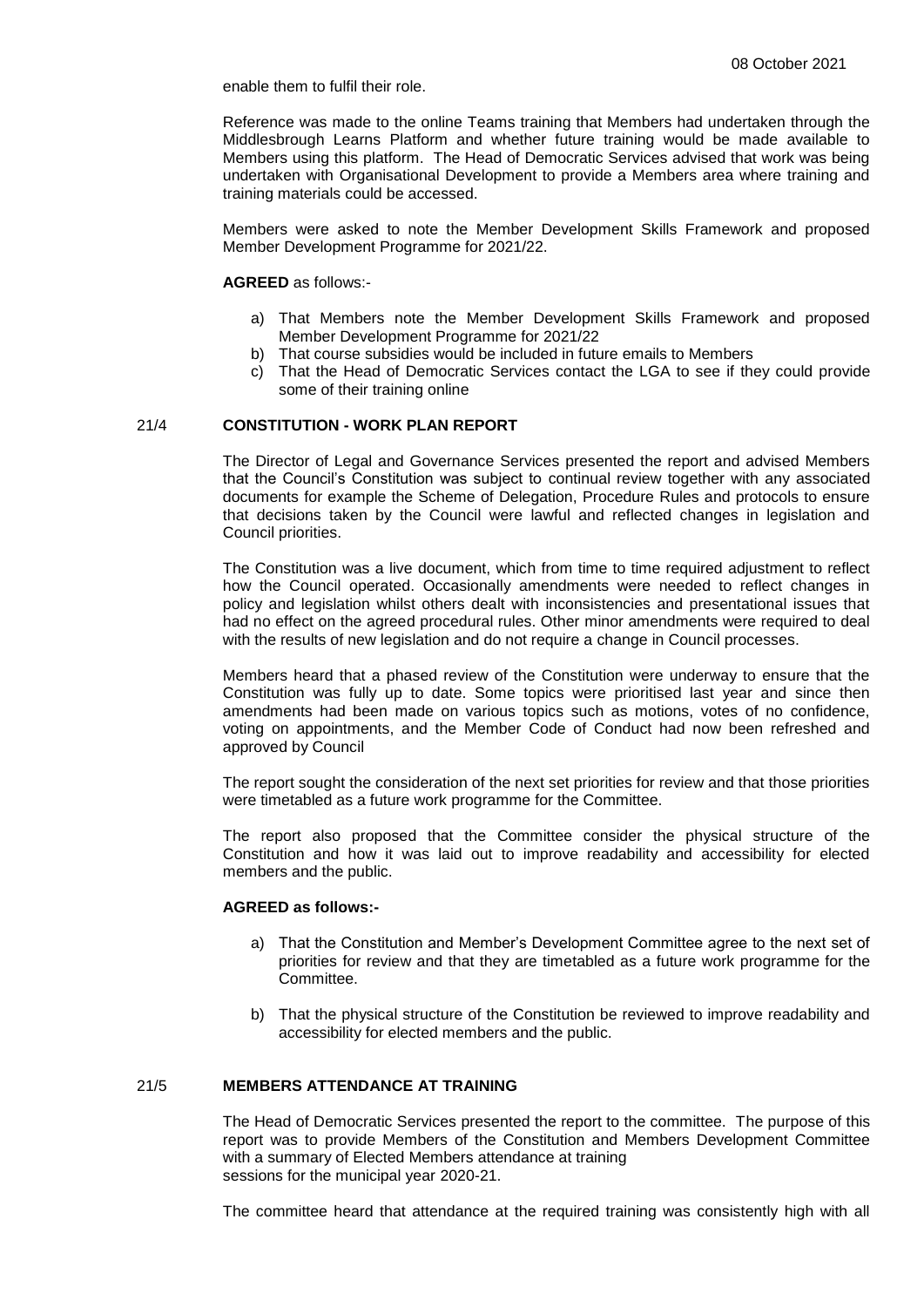#### 08 October 2021

members of the specific committees attending the required training. It was advised that this could be due to members having to attend this training before being able to take part in the decision making in respect of those committees. The Head of Democratic Services stated that whilst training may be devised specifically for committee Members, these events were open to all members to attend, which would aid groups should they wish to appoint a substitute to attend a committee in the case of the absence of one of their Members.

The Head of Democratic Services advised members that newly appointed Chairs and Vice Chairs were required to undertake Chairs training when elected to a Committee however attendance at this training was not as successful with a lower percentage of Chairs and Vice Chairs attending. Members were asked to consider what actions could be put in place to encourage attendance at this training and should there be any sanctions for non-attendance at required as set out within the policy. It was also suggested that the requirement to attend required training be added to the Constitution.

Members raised concerns that some training could be difficult to attend due to other commitments. A discussion took place around e-learning if a Member could not attend physical training the majority of Members agreed that e-learning would not be suitable for Chairs training. A Member commented that it should be mandatory to attend Chair's training before a Member can take up the role of a Chair. The Head of Democratic Services confirmed that Chairs training was already a required element which was agreed in 2018 when the Member Development Framework was approved. It was agreed that the Monitoring Officer would contact Chairs/Vice Chairs who had not completed Chair's training to inform them that this was required training.

A Member requested that a regular report be provided detailing Members who had attended training to enable issues to be addressed appropriately.

#### **Agreed as follows:-**

- **a)** That the content of the report be noted
- **b)** The Director of Legal and Governance Services contact Chairs/Vice Chairs who had not undertaken Chairs training and encourage them to attend

## 21/6 **PAPERLESS MEETINGS**

Following the publication of the agenda, the report in relation to paperless meetings was subsequently withdrawn.

### 21/7 **EXEMPT REPORTS**

A Member asked for clarification on the Exclusion of Press and Public from Committee meetings and whether an Elected Member was exempt from this exclusion and where this was stated in legislation. The Head of Democratic Services confirmed that there was legislation and it was covered under the Access to Information rules which stated what Members were able to see and under which circumstances. It was advised there had to be a need to know to have access to information.

The Director of Legal and Governance Services stated that at present it was down to the Chair's discretion if a Member could remain in the meeting during an exempt item. The advice that would be provided to a Chair was that as Members of the Council it would be assumed that the Council should be open and transparent in terms of Council business and that a Member could stay however there could be certain circumstances when it was not appropriate for a Member who was not part of the Committee to remain. This was for the Chair to decide as the situation presented itself. The Director of Legal and Governance Services advised that the decision should be made when the papers for the Committee were issued rather than at the time of the meeting.

The Head of Democratic Services advised that the Executive Member/Scrutiny Member Protocol was being reviewed to look at whether the Chair of Overview and Scrutiny Board should be allowed to remain during Executive decision making process.